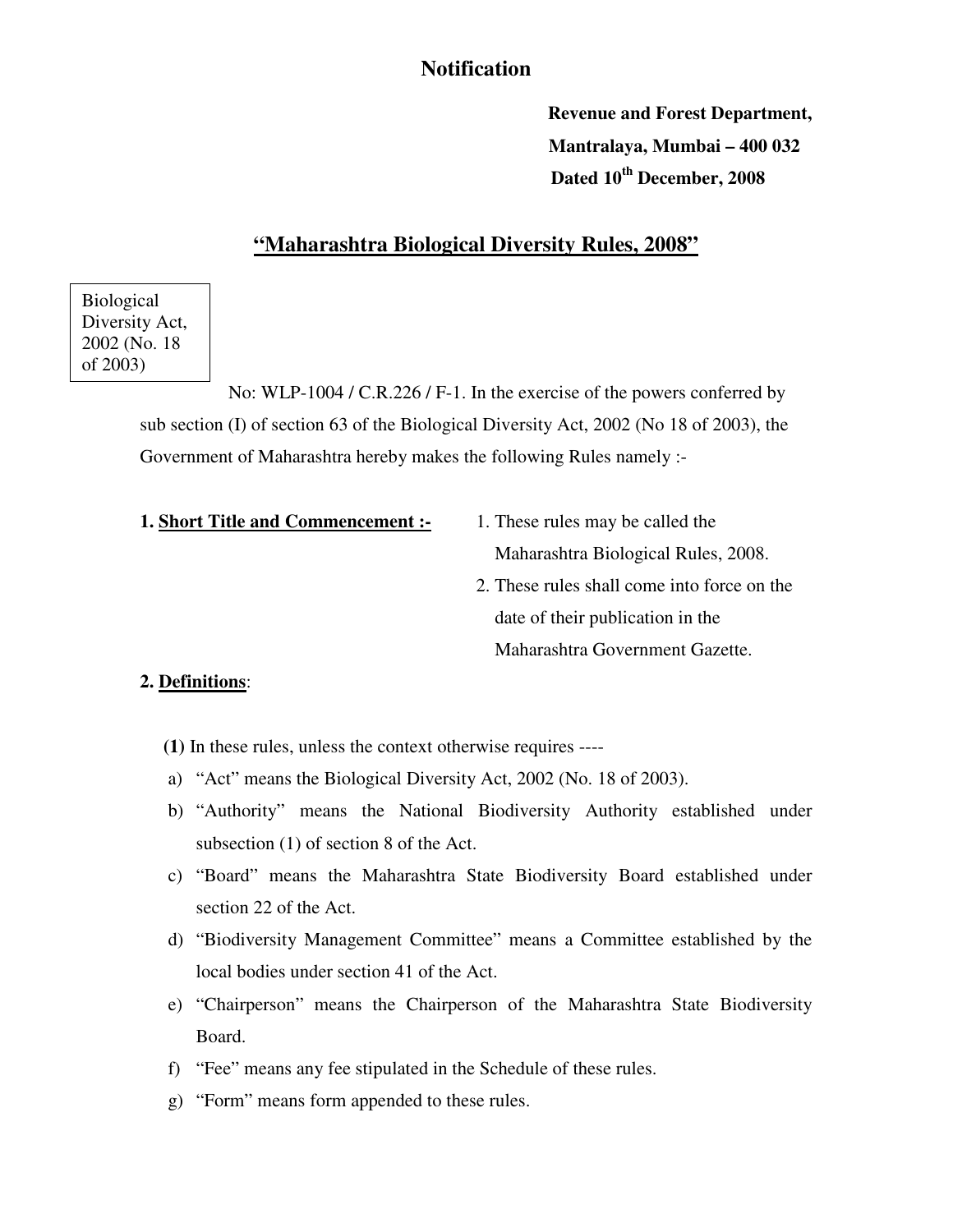- h) "State Government" means the Government of Maharashtra.
- i) "Member" means the member of Maharashtra State Biodiversity Board and includes the Chairperson thereof.
- j) "Section" means a Section of the Act.
- k) "Member Secretary" means the Member Secretary of the Maharashtra State Biodiversity Board.

**(2)** Words and expressions used but not defined herein and defined in the Act shall have the same meaning respectively assigned to them in the Act.

#### **3. Manner of Selection and Appointment of the Chairperson**

- 1. Every appointment of the Chairperson under *Clause (a)* of subsection (4) of section 22 shall be made by selection of an eligible eminent person possessing in-depth knowledge and long experience in the conservation and sustainable use of biodiversity and in matters relating to the equitable sharing of benefits. The person so selected shall not be a serving Government Officer.
- 2. The Chairperson of the Board shall be appointed by the State Government.
- 3. The appointment under sub rule (2) will not be that of a serving officer of the government and it shall be done on the recommendation of a three member search committee, headed by the Chief Secretary, appointed for the purpose.

### **4. Term of Office of the Chairperson**

- 1. The Chairperson of the Board shall hold the office for a term of three years and shall be eligible for re-appointment, provided that no Chairperson shall hold office beyond the age of 65 years.
- 2. The Chairperson may resign from his office by giving at least one month notice in writing to the State Government.
- 3. Notwithstanding any other provision of these rules, continuance of the Chairperson in the office shall be at the pleasure of the State Government.

# **5. Pay and Allowance of the Chairperson**

The Chairperson shall be entitled to such salary, allowances, leave, house and other perquisites, as may be determined by the State Government from time to time.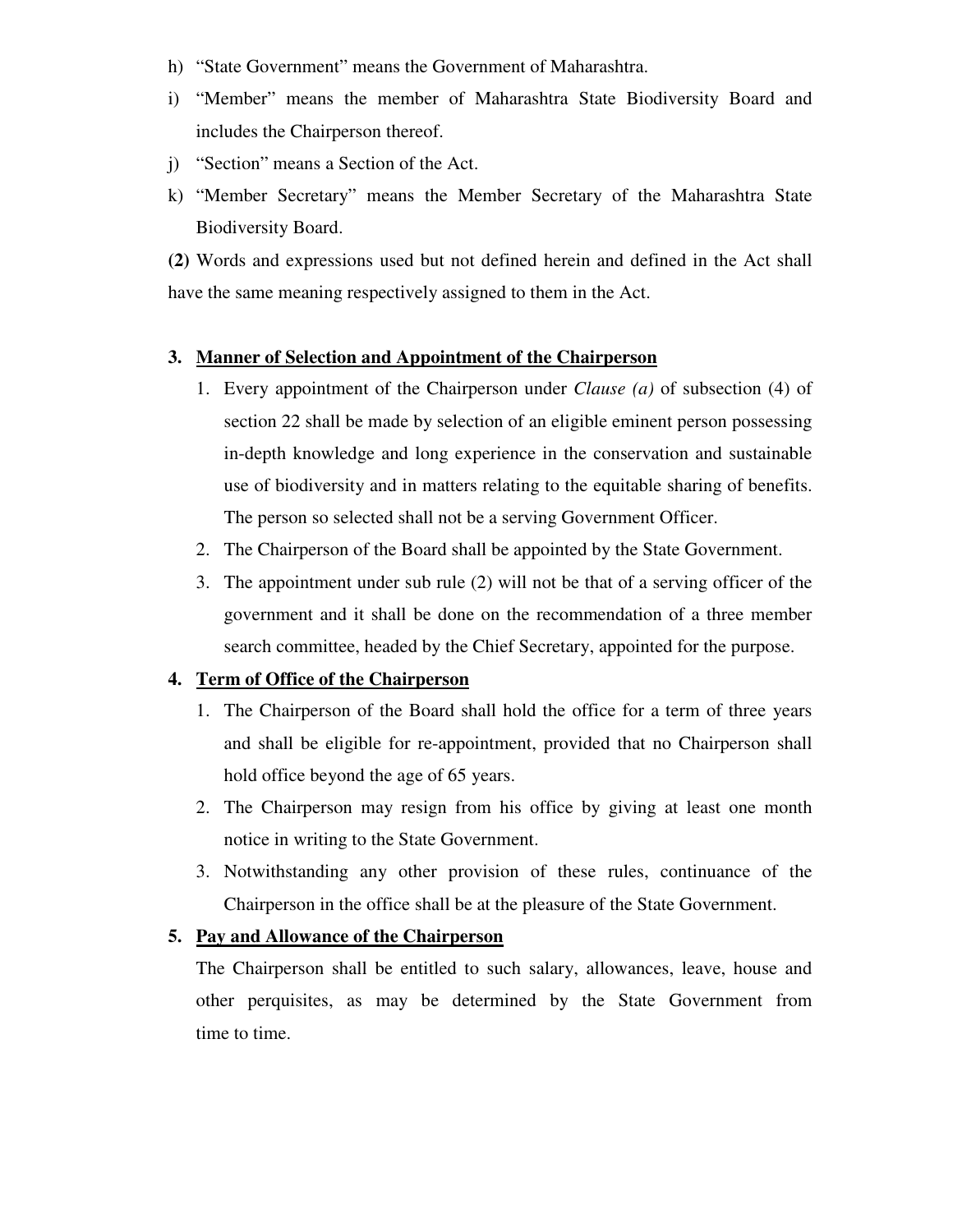### **6. Nomination and Term of Office and Allowances of Non-Official Members**

- 1. Five non-official members amongst the experts in matters relating to the conservation of biological diversity, sustainable use of biological resources and equitable sharing of benefits arising out of the use of biological resources shall be nominated by the State Government. Such experts may also be from the field of Research and Academics. Not less than two of these five members shall be experts from local communities.
- 2. The non-official member of the Board shall hold the office for a term not exceeding three years at a time from the date of his nomination.
- 3. The non-official Member shall be entitled to sitting, allowance, traveling expenses, daily allowance and to such other allowances, as may be fixed by the State Government for attending the meeting/(s) of the Board.

## **7. Filling up of vacancies of non-official members**

- 1. A non-official member of the Board may resign his office at any time by giving in writing a letter in his own handwriting addressed to the Secretary in charge of the Forest Department in the State Government and delivered in his office and the seat of that member in the Board shall become vacant.
- 2. A casual vacancy in the Board shall be filled up by a fresh nomination and the person nominated to fill the vacancy shall hold office only for the remainder of the term of the member, in whose place he was nominated.

## **8. Removal of the Members of the Board**

No member of the Board shall be removed from the office on any grounds specified in section 11 without due and proper enquiry by an officer not below the rank of Principal Secretary appointed by the State Government for the purpose and without giving a reasonable opportunity to the member of being heard.

## **9. Appointment of the Ex-Officio Members**

 A maximum of five ex-officio member shall be appointed from amongst the following departments / organizations of the State Government as long as they hold their respective office :

- 1. Secretary, Agriculture Department.
- 2. Secretary, Tribal Development Department.
- 3. Principal Chief Conservator of Forests.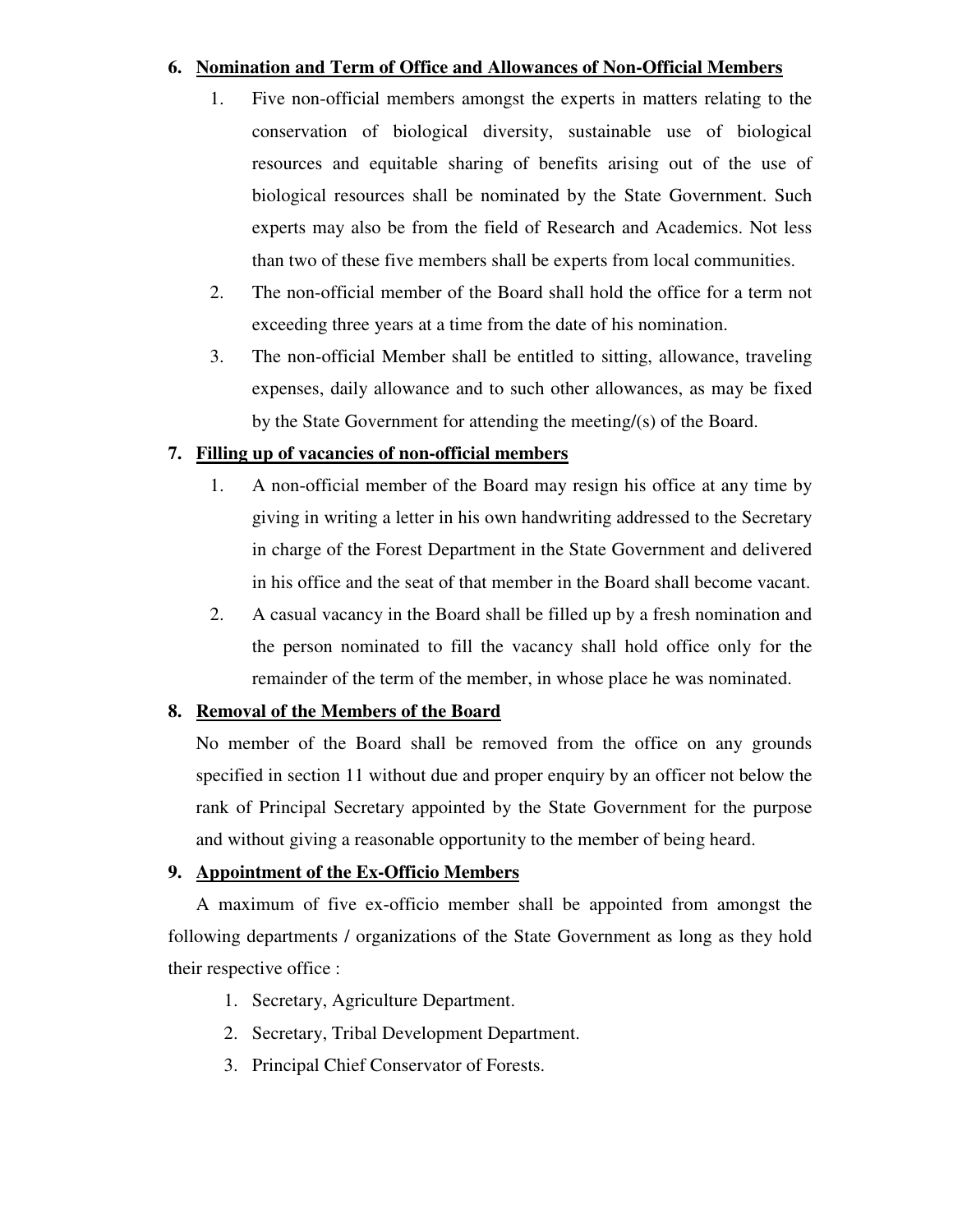- 4. Vice Chancellor of any one Agricultural University of the state for a minimum of one year by rotation.
- 5. Member Secretary, Maharashtra State Biodiversity Board.
- 6. Secretary, Animal Husbandry Department.
- 7. Secretary, Fisheries Department.

### **10. Head Office of the Board**

The Head Office of the Board shall be at Mumbai.

### **11. Member Secretary of the Board**

- i. The Member Secretary shall be appointed by the State Government on deputation from a member of the State Cadre of the Indian Forest Service in the rank of Chief Conservator of Forest. His terms and conditions of appointment shall be determined by the State Government in accordance with the provisions of All India Services Rules.
- ii. The Member Secretary shall be responsible for the day to day administration of the Board, management of funds and implementation of various activities of the Board under the guidance of the Chairperson of the Board.
- iii. All orders or instructions to be issued by the Board shall be under the signature of Member Secretary or of any other officer authorized in this behalf by the Board.
- iv. The Member Secretary either himself or through an officer authorized for the purpose may sanction and disburse all payments against the approved budget.
- v. Upon delegation of administrative and technical powers by the Board, the Member Secretary shall have powers of the Head of the Department to give administrative and technical sanctions to the estimates.
- vi. The Member Secretary shall be in charge of all the confidential documents of the Board and shall be responsible of their safe custody, he shall produce such documents whenever so directed by the Board or the Government.
- vii. The Member Secretary shall write and maintain confidential reports of all the officers and staff of the Board.
- viii. The Member Secretary shall exercise such other powers and perform such other functions as may be delegated to him from time to time by the Board.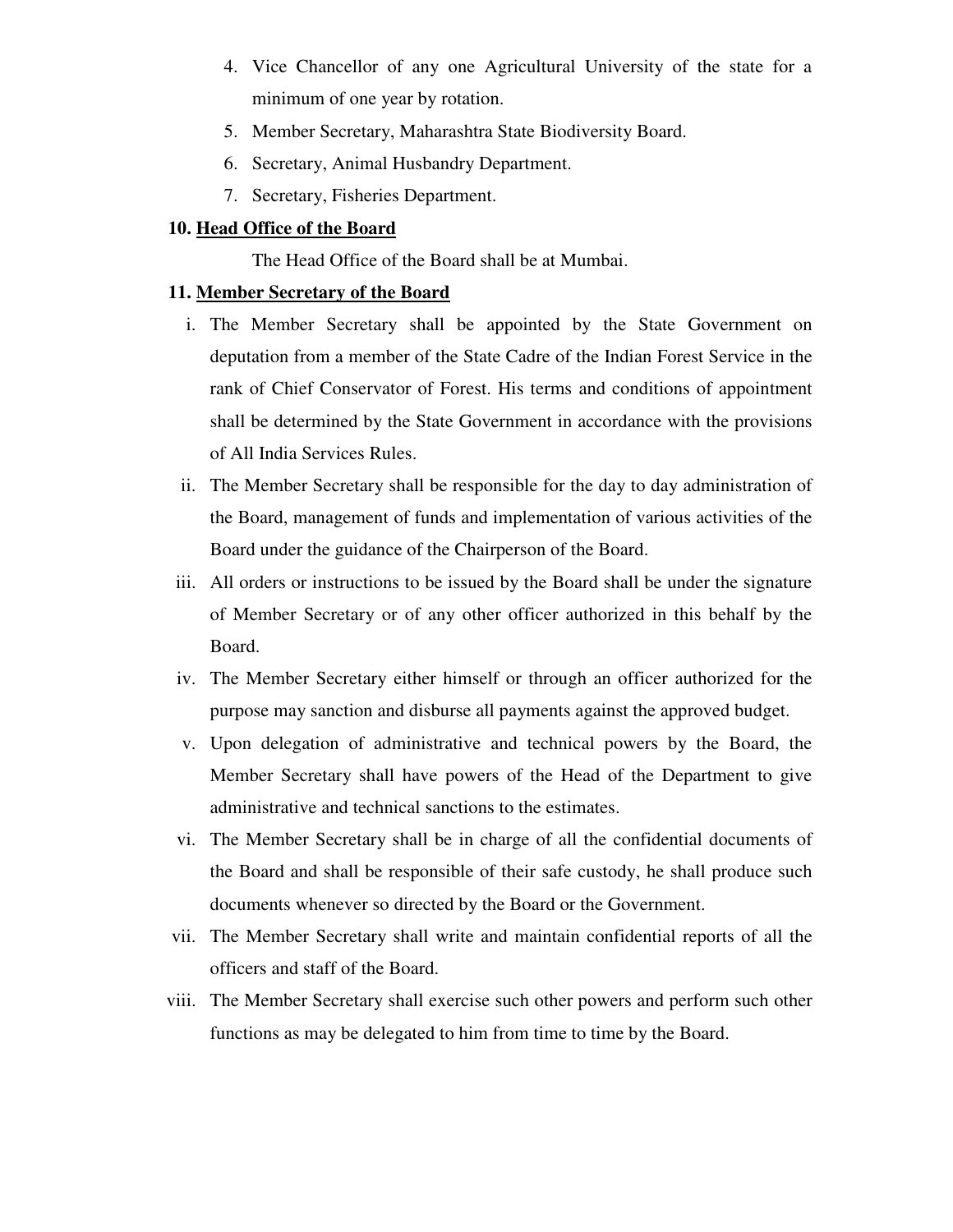## **12. Meetings of the Board**

- 1. The Board shall meet at least four times in a year normally after three months at the Head Quarters of the Board or at such other place as may be decided by the Chairperson.
- 2. The Chairperson shall, upon a written request from not less than five members of the Board or upon a direction of the State Government, call a Special Meeting of the Board.
- 3. The members shall be given at least fifteen days notice of an ordinary meeting and at least three days notice of a special meeting specifying the purpose, the time and the place, at which such meeting is to be held.
- 4. Every meeting shall be presided over by the Chairperson and in his absence, by a presiding officer to be elected by the members present from amongst themselves.
- 5. The decision of the Board shall, if necessary, be taken by a simple majority of the members present and voting and the Chairperson or in his absence, the member presiding shall have a second or casting vote.
- 6. Each member shall have one vote.
- 7. The quorum for the meeting of the Board shall be five. Presence of two nonofficial members shall be mandatory.
- 8. No member shall be entitled to bring forward for the consideration of a meeting any mater of which he has not given ten days notice unless the Chairperson in his discretion permits him to do so.
- 9. Notice of the meeting may be given to the member by delivering the same by messenger or sending it by registered post to his last known place of residence or in such other manner, as the Member Secretary of the Board may, in the circumstances of the case, thinks fit.
- 10. In addition, the Board may evolve such other procedure for the transaction of its business as it may deem fit and proper.

## **13. Appointment of Expert Committee by the Board and their Entitlements**

1. The Board may constitutes any number of Committees for such purposes as it may deem fit consisting wholly of members or wholly of other persons or partly of members or partly of other persons.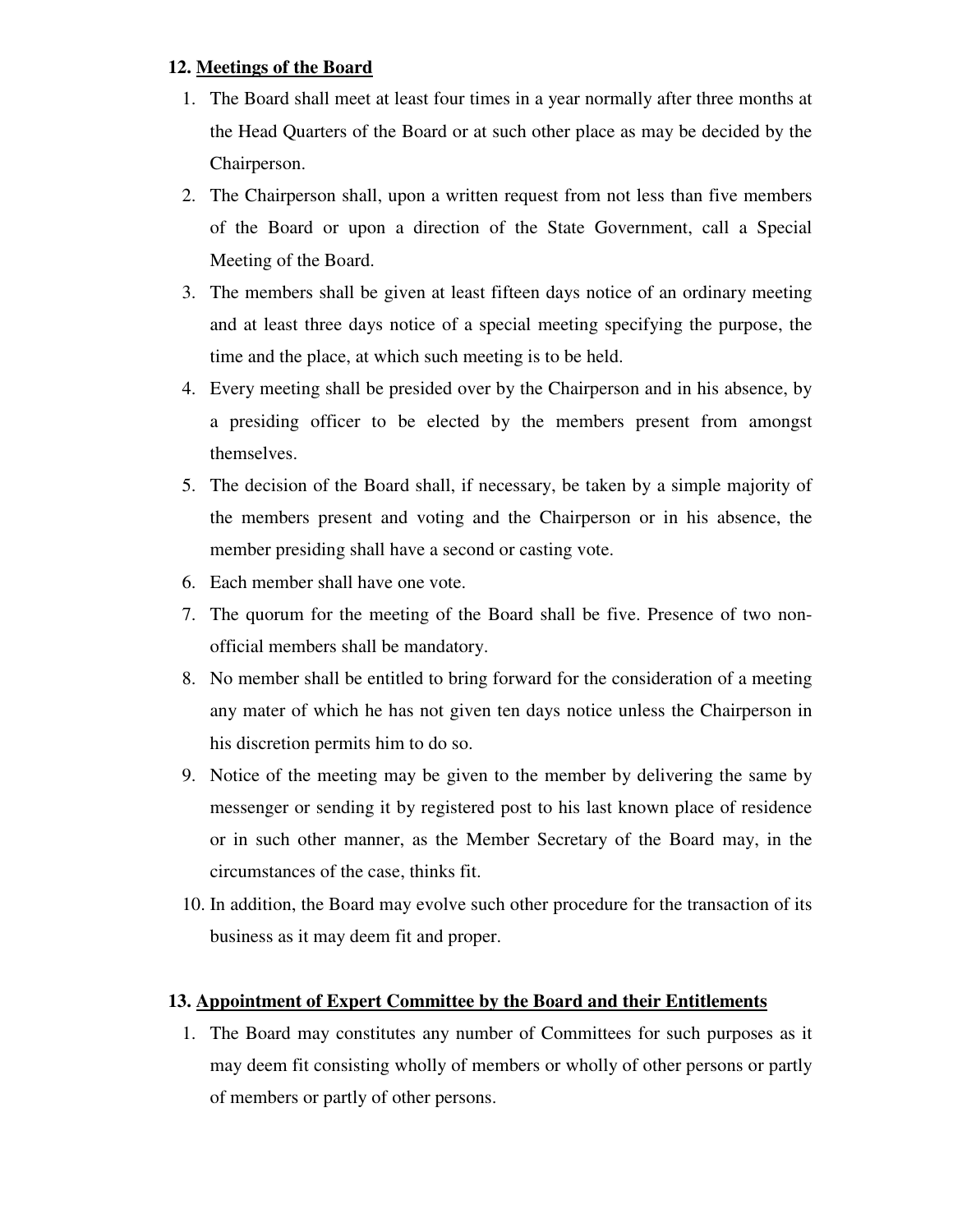- 2. The members of the expert committee other than the members of the Board shall be paid such fees and allowances for attending the meetings, as the Board may deem fit.
- 3. The Board may invite any person, whose assistance or advice is considered useful to obtain in performing any of its functions, and to participate in the deliberations of any of its meetings, and such person associated with the Board shall be entitled to get allowances, as specified by the Board by regulations from time to time.

## **14. General Functions of the Board**

In particular and without prejudice to the generality of other provisions, the Board may perform the following functions:

- 1. Advice the State Government on any matter concerning conservation of Biodiversity, sustainable use of its components and fair and equitable sharing of benefits arising out of the use of biological resource and knowledge.
- 2. Regulate by granting of approvals or otherwise requests for commercial utilization or bio-survey and bio-utilization of any biological resource by resident Indian Nationals or from Industries registered in India which have at least 51% share capital of Indian citizens.
- 3. Lay down the procedures and guidelines to carry out the functions provided under section 23 of the Act.
- 4. Provide technical assistance and guidance to the departments of the State Government.
- 5. Facilitate updating and implementation of State Biodiversity policy and Action Plan.
- 6. Commission studies and sponsor investigations and research.
- 7. Engage consultant for a specific period, not exceeding three years, for providing technical assistance to the Board in the effective discharge of its functions. Provided that if it is necessary and expedient to engage any consultant beyond the period of three years, the Board shall seek prior approval of the State Government for such an engagement.
- 8. Collect, compile and publish technical and statistical data, manuals, codes, rules, regulations, guidelines etc. relating to the conservation of Biodiversity,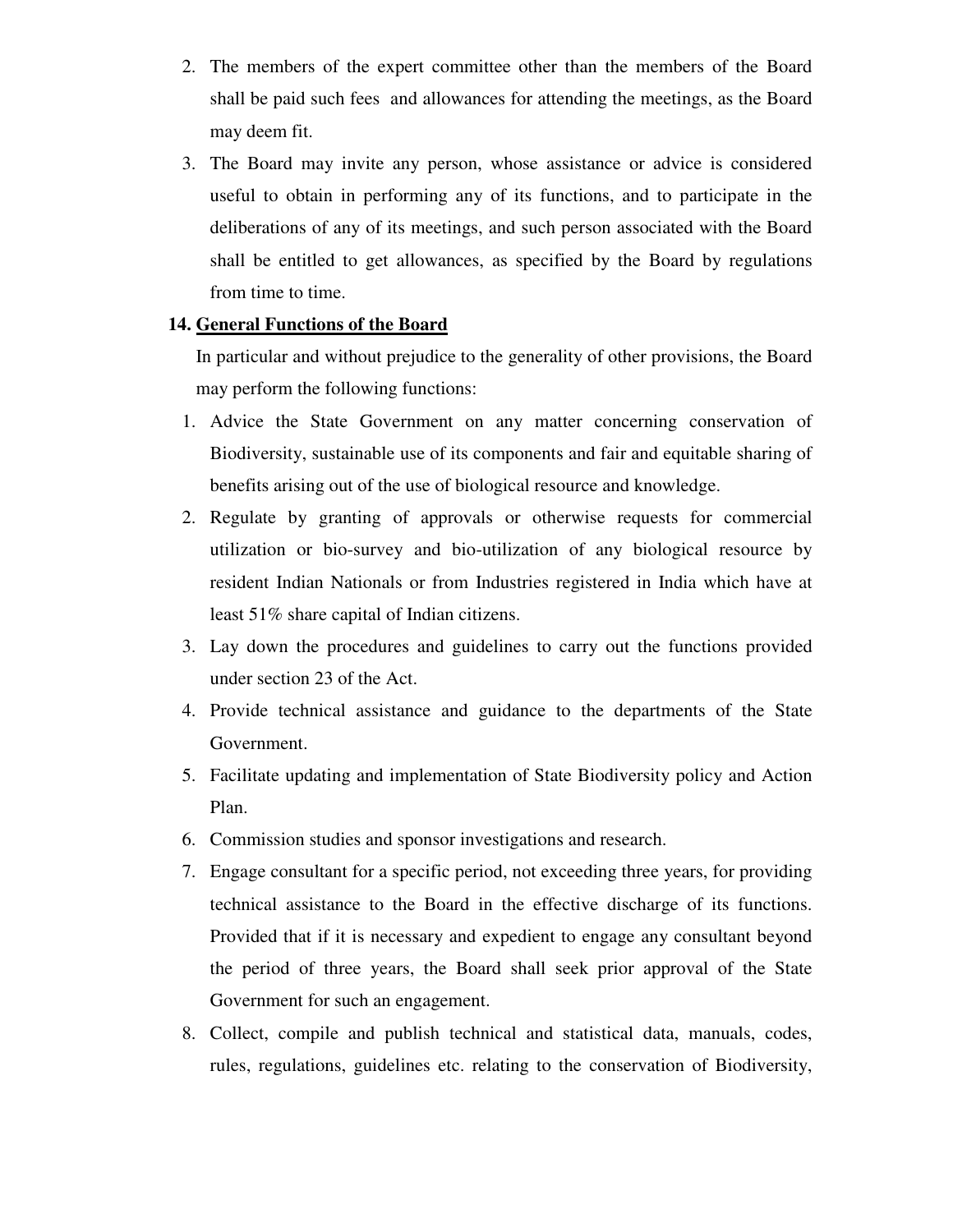sustainable use of its components and fair and equitable sharing of benefits arising out of the use of biological resource and knowledge.

- 9. Facilitate a comprehensive awareness campaign using a range of media regarding conservation of Biodiversity, sustainable use of its components and fair and equitable sharing of benefits arising out of the use of biological resource and knowledge.
- 10. Plan and organize training of personnel engaged or likely to be engaged in programmes for the conservation of biodiversity and sustainable use of its components.
- 11. Take steps to build up database and to create information and documentation system for biological resources and associated traditional knowledge through biodiversity registers and electronic databases, to ensure effective management, promotion and sustainable utilization of these resources.
- 12. Give directions to the local bodies / Biodiversity Management Committees in writing and through appropriate oral means, for effective implementation of the Act, and to facilitate their meaningful participation in all measures relating to conservation, sustainable use, and equitable benefit sharing.
- 13. Report to State Government about the functioning of the Board and implementation of the Act and the rules made there under.
- 14. Recommend, prescribe, modify and collect the fee for biological resources from time to time.
- 15. To devise methods to ensure protection of rights including intellectual property rights over biological resources and associated knowledge including systems of maintaining confidentiality of such information as appropriate, including the protection of the information recorded in People's Biodiversity Registers.
- 16. Sanction grants-in-aid and grants to the Biodiversity Management Committees for specific purposes.
- 17. Undertake physical inspection of any area in connection with the implementation of the Act.
- 18. Ensure that biodiversity and biodiversity dependent livelihoods are integrated into all sectors of planning and management, and at all levels of planning from local to state, to enable such sectors and administrative levels to contribute effectively for conservation and sustainable use.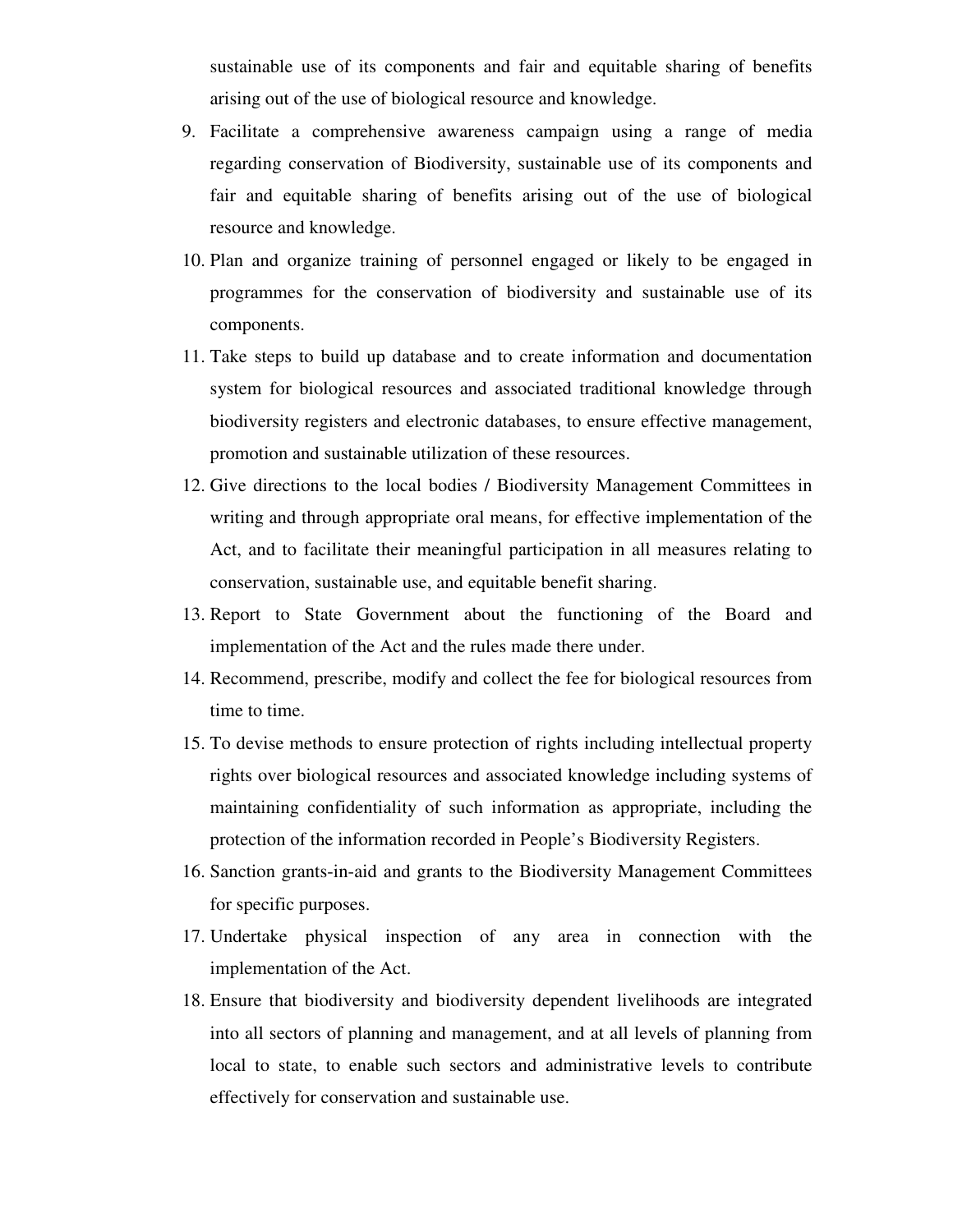- 19. Prepare the annual budget of the Board incorporating its own receipts as also the devaluation from the State and Central Government.
- 20. Exercise full powers to grant technical and administrative sanctions to all the estimates.
- 21. Recommend creation of posts to State Government, for effective discharge of the functions by the Board and to create such posts, provided that no such post whether permanent / temporary or of any nature, would be created without proper approval of the State Government.
- 22. Perform such other functions, as may be necessary to carry out the provisions of the Act or as may be prescribed by the State Government from time to time.
- 23. Shall have power to acquire, hold, and dispose of property, both movable and immovable and enter into contract for the same.
- 24. Give such research projects to a University or a Research Institute where the Board feels it is necessary to carry out a research project to solve a specific problem or to treat a specific problem.

### **15. Powers and Duties of the Chairperson**

- 1. The Chairperson shall ensure that the affairs of the Board are run efficiently and in accordance with the provisions of the Act and the rules made there under.
- 2. The Chairperson shall have the powers of general superintendence over the officers and staff of the Board and, for this purpose, he may issue necessary directions for the conduct and management of affairs of the Board.
- 3. The Chairperson shall convene and preside over all the meetings of the Board and shall ensure that all decisions taken by the Board are implemented in a proper manner.
- 4. The Chairperson shall exercise such other powers and perform such other functions as may be delegated to him from time to time by the Board.

### **16. Terms and Conditions of Service of Employees of the Board**

1. The terms and conditions of the employees of the Board shall be the same as those of corresponding scale of pay under the State Government. The appointments in general shall be on contractual basis or on deputation, unless otherwise decide by the State Government.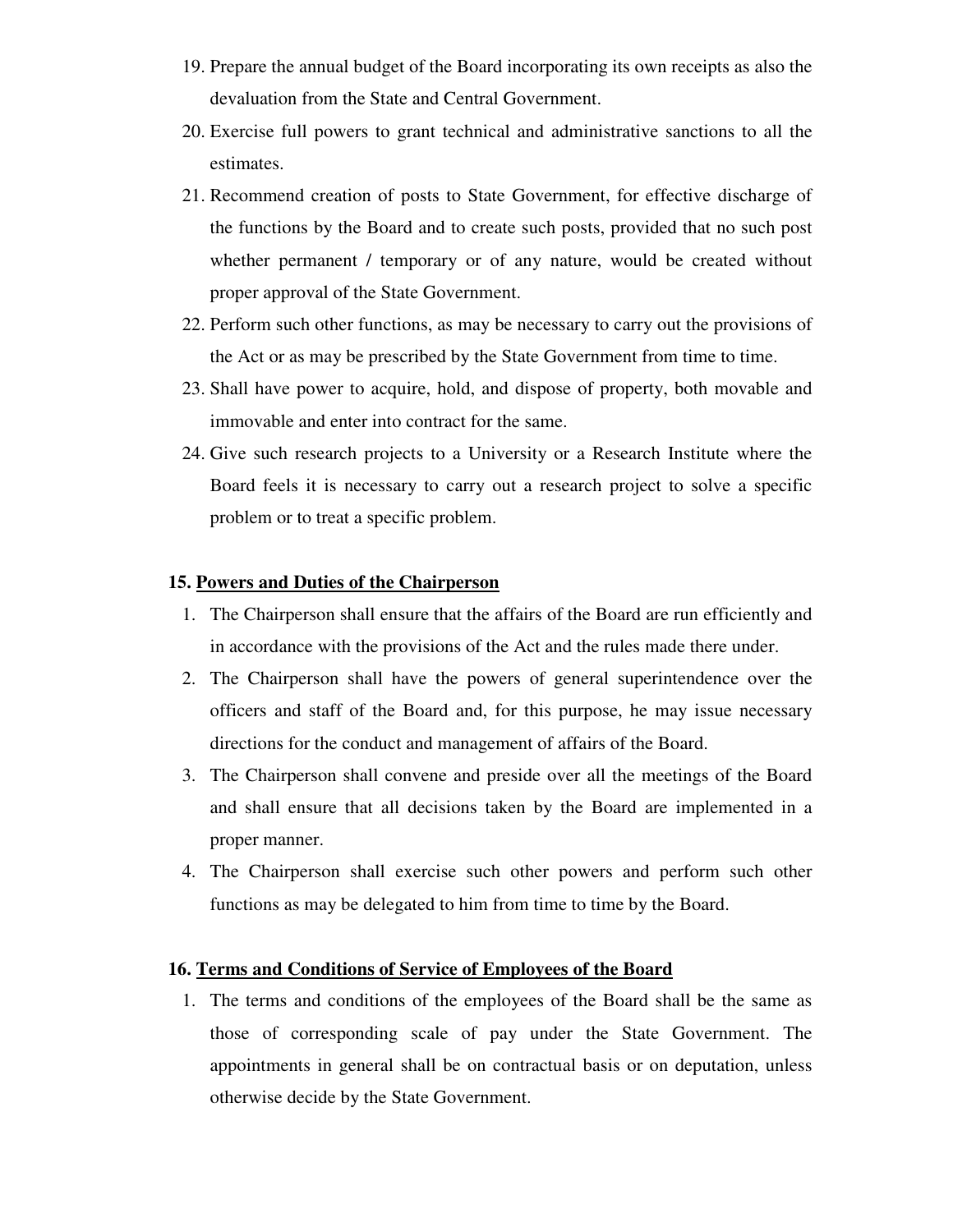2. The Board shall approve the method of recruitment to the posts in the Board.

#### **17. Procedure for access to and collection of Biological Resources**

- 1. Any person seeking access to and collection of biological resources and associated knowledge for research or for commercial utilization shall make an application to the Board in Form I appended to these rules. Every application shall be accompanied by a fee of Rs. 500/- in case such access is for research purpose and Rs. 5000/- for commercial utilization, and shall be in a form of cheque or demand draft, *four fifth* of which shall be refunded to the applicant in case of rejection of the application.
- 2. The Board, after due appraisal of the application and after consultation with the concerned local bodies and after collecting such additional information, as it may deem necessary, shall decide the application, as far as possible within a period of 3 months of receipt of the same.

**Explanation –** For the purpose of these rules the term "consult", includes any of the following steps, (a) issuing public notice, in local languages, of the proposal for access or collection. (b) discussion or dialogue with the general assembly of the local body, or (c) formal consent from the assembly after being provided adequate information about the proposal and its implications for conservation and livelihoods.

- 3. The Board may on being satisfied allow the application or restrict any such activity if it is of the opinion that such activity is detrimental or contrary to the objectives of conservation and sustainable use of biodiversity or equitable sharing of benefits arising out of such activity.
- 4. A written agreement duly signed by an authorized officer of the Board and the applicant shall govern the access / collection. The form of the agreement shall be decided by the Board.
- 5. The conditions for access to / collection may specifically provide measures for conservation and protection of biological resources to which the access to / collection is being granted.
- 6. The Board may reject the application if it considers that the request cannot be acceded to after recording the reasons therefore: Provided that, no such order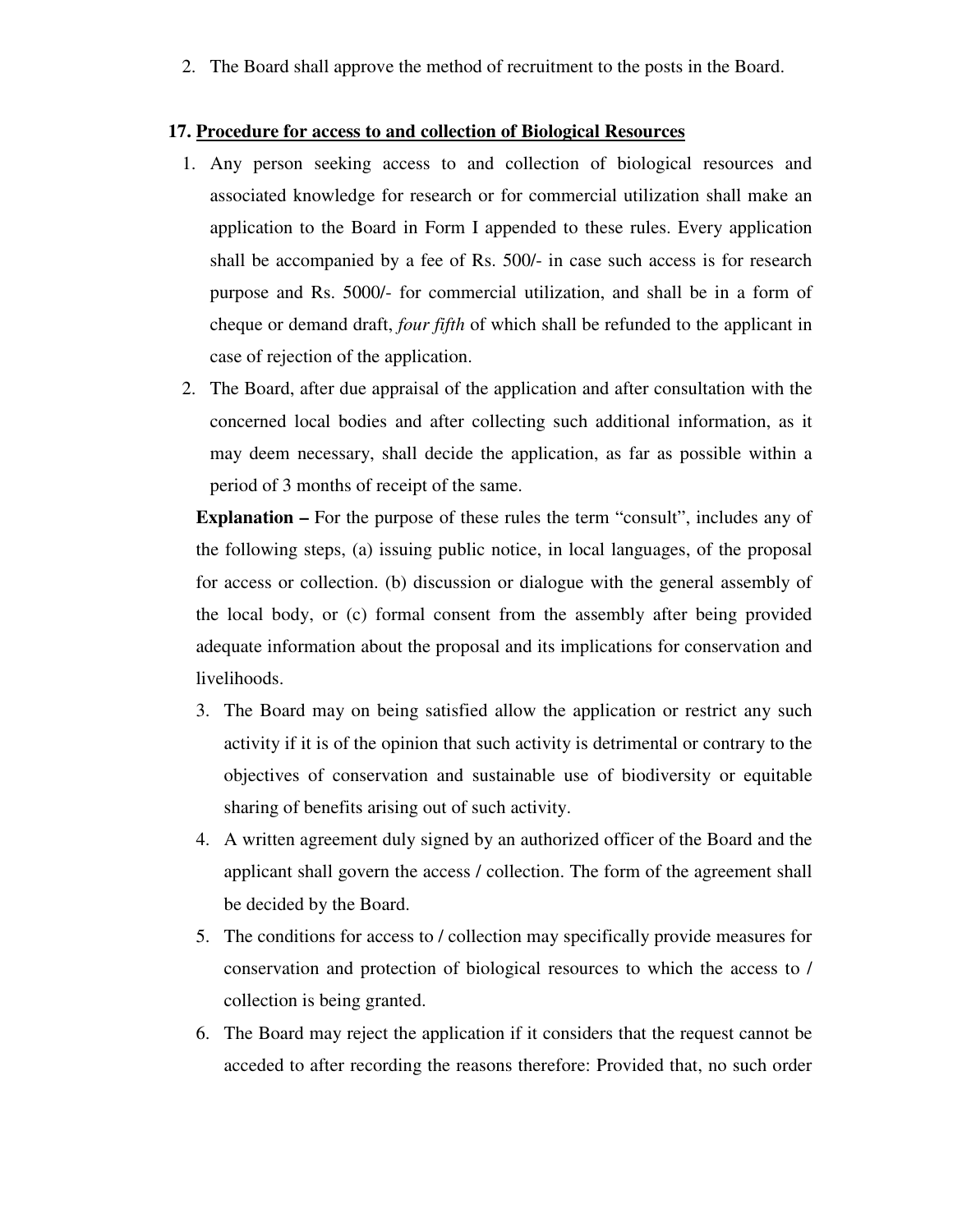shall be passed without giving the applicant a reasonable opportunity of being heard.

7. Any information given in the form referred to in the sub rule (1) for prior intimation shall be kept confidential and shall not be disclosed, either intentionally or unintentionally, to any person not concerned thereto.

## **18. Revocation of access or approval**

- 1. The Board may either on the basis of any complaint or *sue motto* withdraw the access granted and revoke the written agreement under the following conditions:
	- a) On the basis of reasonable belief that the person accessing the said bio-resource has violated any of the provisions of the Act or the condition on which applicant was allowed.
	- b) When the person has failed to comply with the terms of agreement.
	- c) On failure to comply with any of the conditions of access.
	- d) On account of overriding public interest with reference to protection of environment and conservation of biological diversity, and protection of the rights, livelihoods, and knowledge of local communities.
- 2. The revocation order shall be made only after making such inquiries as required after giving, the person so affected an opportunity of being heard.
- 3. The Board shall send a copy of such revocation order to the Biodiversity Management committees concerned for prohibiting the access and also to assess the damage, if any, caused and take steps to recover the damage.

## **19. Restriction on activities related to access to biological resources**

- 1. The Board, if it deems necessary and appropriate, shall take steps to restrict or prohibit the proposal for access to biological resources for the following reasons:
	- a) The request for access is for any threatened taxa, or taxa that is likely to become threatened due to such access.
	- b) The request for access is for any endemic and rare species.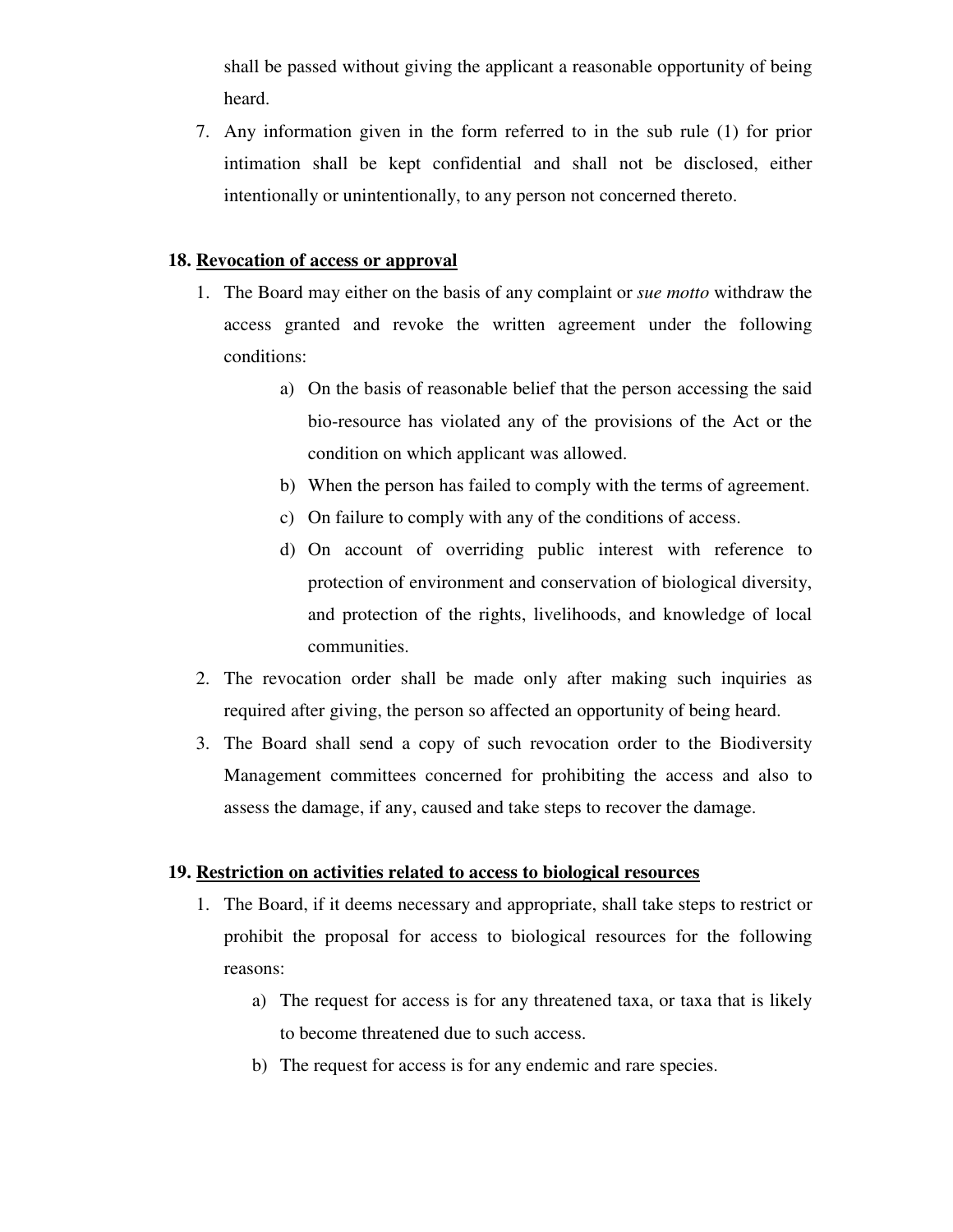- c) The request for access is likely to result in adverse effect on the livelihoods, culture, or indigenous knowledge of the local people.
- d) The request to access may result in adverse environmental impact which may be difficult to control and mitigate.
- e) The request for access may cause genetic erosion and / or affect the ecosystem function.
- f) There is reason to believe that the resources may be used for purposes contrary to national interest and other related international agreements entered into by the Country.
- 2. Any order or restriction shall be made only after making such inquiries as required, consulting the concerned local bodies and biodiversity Management Committees, and giving the person so affected an opportunity of being heard.

## **20. Operation of State Biodiversity Fund**

- 1. The State Biodiversity Fund, (herein after referred to as "The Fund") shall be operated by the Member Secretary of the Board or by any such other officer of the Board as may be authorized by the board in this behalf.
- 2. The Fund shall have two separate heads of accounts, one relating to the receipts (grants and loans) from the Central Government / National Biodiversity Authority / State Government, including, receipts from such other sources as decided by the Board, and, the other concerning the Fee, License Fee, Royalty, and other receipts of the Board.
- 3. The Board shall frame guidelines on ways to ensure that decisions regarding the management and use of the Fund are transparent and accountable to the public.

### **21. Annual Report and annual Statement of Accounts**

- 1. The Board shall prepare its Annual Report for each financial year giving detailed account of its activities and annual statement of accounts and submit the same to the State Government.
- 2. The Board shall lay down the procedure for maintenance and audit of the accounts in such manner as may, in consultation with the Accountant General of Maharashtra State, be specified.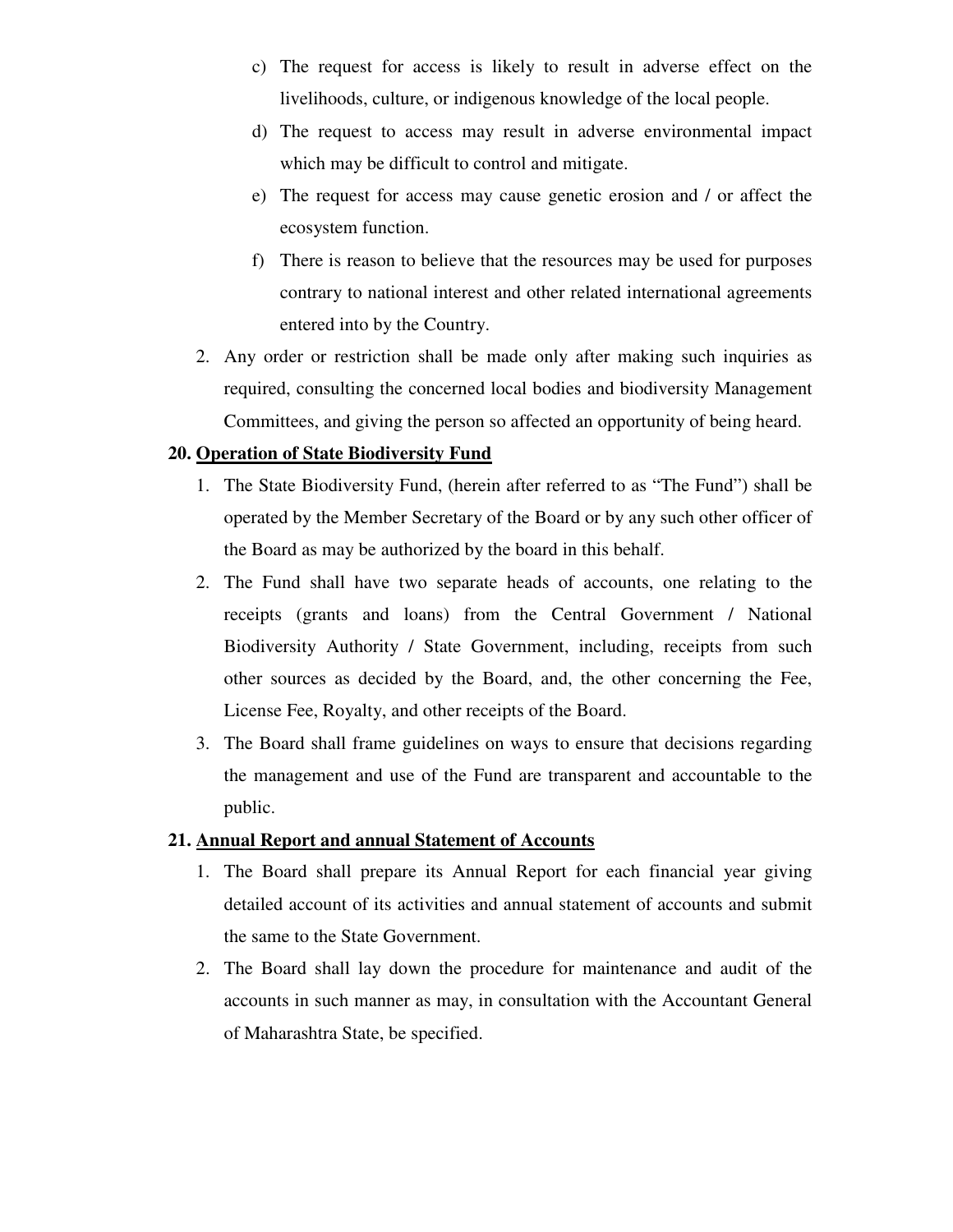3. The Board shall submit the Annual Report together with the audited statement of accounts for each financial year to the State Government to lay the reports before both the Houses of State Legislature.

## **22. Establishment and Management of Biodiversity Heritage Site**

- 1. The Board may, in consultation with the local bodies and other key stakeholders, take necessary steps to facilitate setting up of areas of significant biodiversity values as Heritage Sites. Following recommendation from the Board and after consultation with the Central Government, the State Government may issue a notification to this effect.
- 2. The Board shall frame guidelines for the selection, management and other aspects of Heritage Sites, ensuring that these provide a decision making role for the relevant Biodiversity Management Committees.

# **23. Constitution of Biodiversity Management Committees**

- 1. District Level Committee
	- (a) A district level committee shall be constituted for the implementation of the provisions of the Biological diversity Act, 2002.
	- (b) The constitution of District Level Committee shall be as follows:

| Collector                                                            | Chairman |
|----------------------------------------------------------------------|----------|
| Chief Executive Officer Zilla Parishad                               | Member   |
| <b>District Health Officer</b>                                       | Member   |
| President, Agriculture & Animal Husbandry<br>Committee ZP            | Member   |
| President of local NGO operating in the<br>District for common cause | Member   |
| Microbiologist                                                       | Member   |
| <b>Chemist and Druggist Association</b>                              | Member   |
| <b>Ayurvedic Association</b>                                         | Member   |
| Orinthologist                                                        | Member   |
| District Head of Fisheries Department                                | Member   |
| Representative Zoo Advisory Board                                    | Member   |
| An Expert from Water / Irrigation Dept.                              | Member   |
| Deputy Director, Social Forestry                                     | Member   |
| District Superintendent Agriculture Officer<br>(For Non Forest Area) | Member   |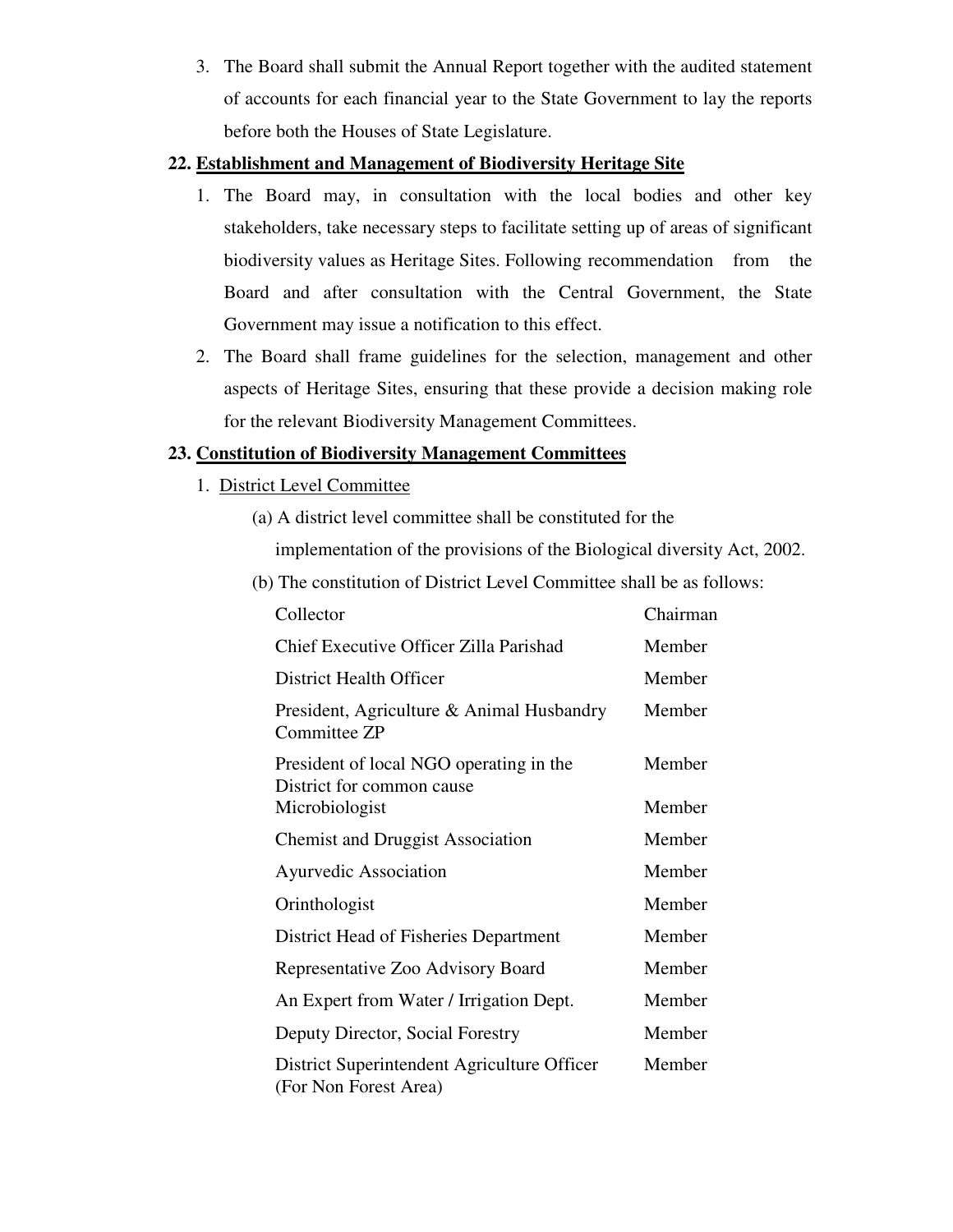The Committee will assist the Biodiversity Management Committees at the appropriate levels according to the sub rule 23 (8) of these rules.

- 2) Every local body that is to say Zilla Parishad, Panchayat Samiti and Gram Panchayat level in the case of rural areas and at Municipal Council, Nagar Panchayats and Municipal Corporation level in the urban areas shall constitute a Biodiversity Management committee.
- 3) The Biodiversity Management Committees for the villages under sub rule (2) shall be constituted as development sub committees of the Gram Sabha at the village level in accordance with *section 49* of the Bombay Village Panchayats Act, 1958. In all other cases, these committees shall have seven persons nominated by the local body, of whom not less than one third shall be women. Seven local knowledgeable persons being nominated should be drawn from amongst the herbalists, agriculturist, Non Timber Forest produce collectors or traders, fisherfolk, representatives of user associations, community workers, academicians and any person or representative of organization, on whom the local body trusts that he can significantly contribute to the mandate of the Biodiversity Management Committee. The proportion of members belonging to the scheduled Caste and the Scheduled Tribe shall be as nearly as may be the same proportion of Scheduled Caste or Scheduled Tribe population to the other population of the district, where such a committee is set up. All the above should be residents within the the said local body limits and be registered in the voters list of the area.
- 4) The local body may nominate six special invitees from Forest, Agriculture, Livestock, Health, Fisheries and Education department.
- 5) Expert in the case of Village level committees, the Chairperson of the Biodiversity Management Committee shall be elected from amongst the members of the committee in a meeting to be presided over by the Chairperson of the local body. The Chairperson of the local body shall have the casting vote in case of a tie.
- 6) The Chairperson of the Biodiversity Management committee shall have a tenure co-terminus with the term of the local body.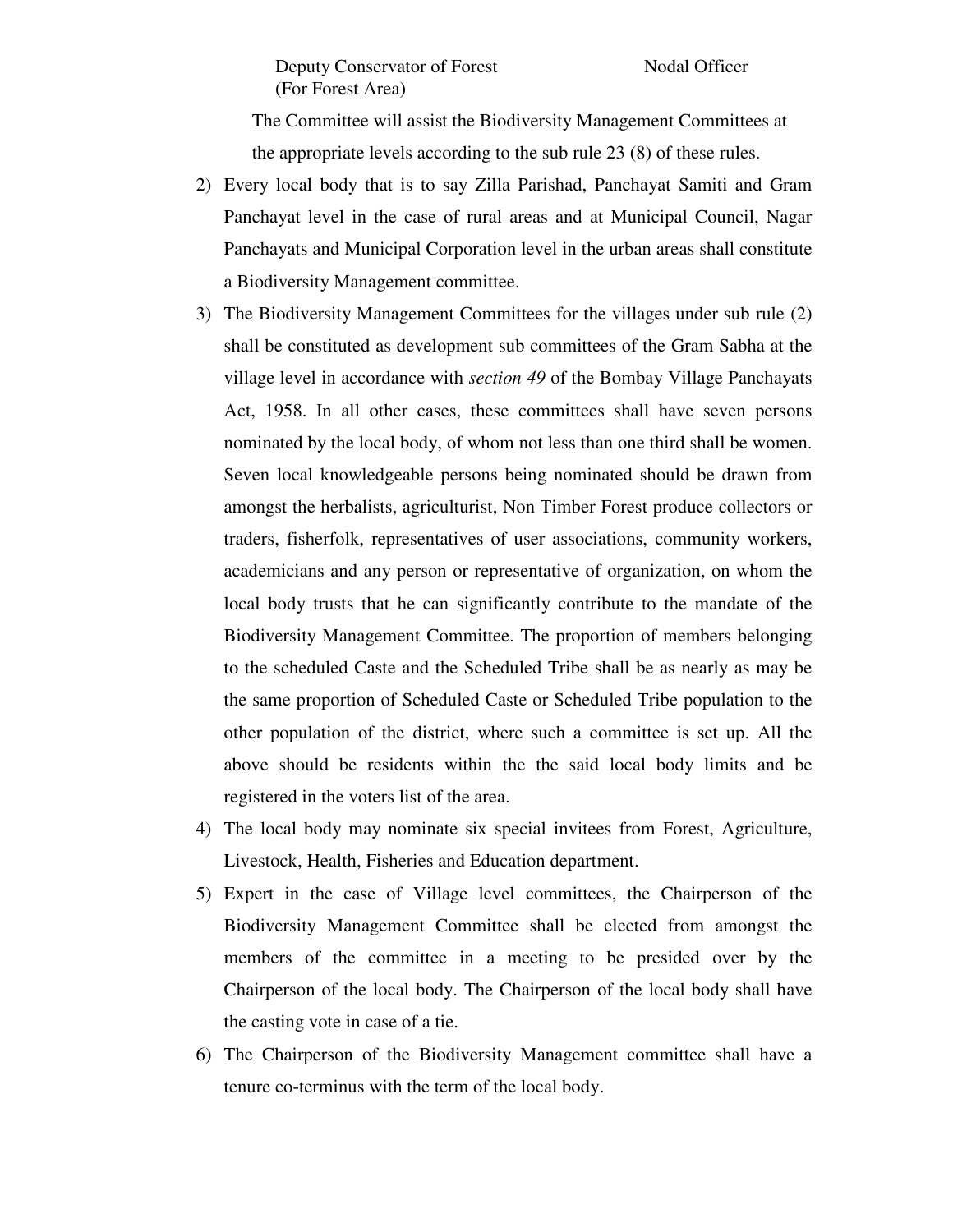- 7) The local member of the Legislative Assembly and Member of Parliament would be special invitees to the meetings of the Biodiversity Management Committees constituted for Panchayat Samiti, Zilla Parishad, Municipal Councils, Nagar Panchayats and Municipal Corporations.
- 8) A technical support group comprising of experts in the field of biodiversity drawn from Government agencies, Non Government Organizations, academic fields, community and individuals shall be established by Zilla Parishad or Municipal administration concerned. The expert group shall lend support to Biodiversity Management committees at the appropriate levels.
- 9) The key mandate of the biodiversity Management Committees will be to ensure conservation and sustainable utilization of biological resources and equitable sharing of benefits accruing from the local biodiversity. The Biodiversity Management committees shall facilitate preparation of People's Biodiversity Registers. The Register shall contain comprehensive information on availability and knowledge of local biological resources, their medicinal or any other use or any other traditional knowledge associated with them. The district and Taluka level Biodiversity Management committees, set up at Zilla Parishad and Panchayat Samiti levels, shall be responsible for developing a District or Taluka wide network of People's Biodiversity Registers database. The People's Biodiversity Registers shall be prepared at the Gram Panchayat or Municipal Council or Municipal Corporation as the case may be, level by using the process and the format specified by the Board. The Biodiversity Management Committees and local bodies shall ensure the protection of the knowledge recorded in the People's Biodiversity Registers, especially to regulate its access to outside agencies and individuals.
- 10) The Board shall provide guidance and technical support to the Biodiversity Management Committees for preparing People's Biodiversity Registers, and shall ensure that all information recorded in such Registers receives legal protection against misuse and appropriation by outside agencies and individuals.
- 11) The Committee shall also maintain a Register giving information about the details of the access to biological resources and traditional knowledge granted,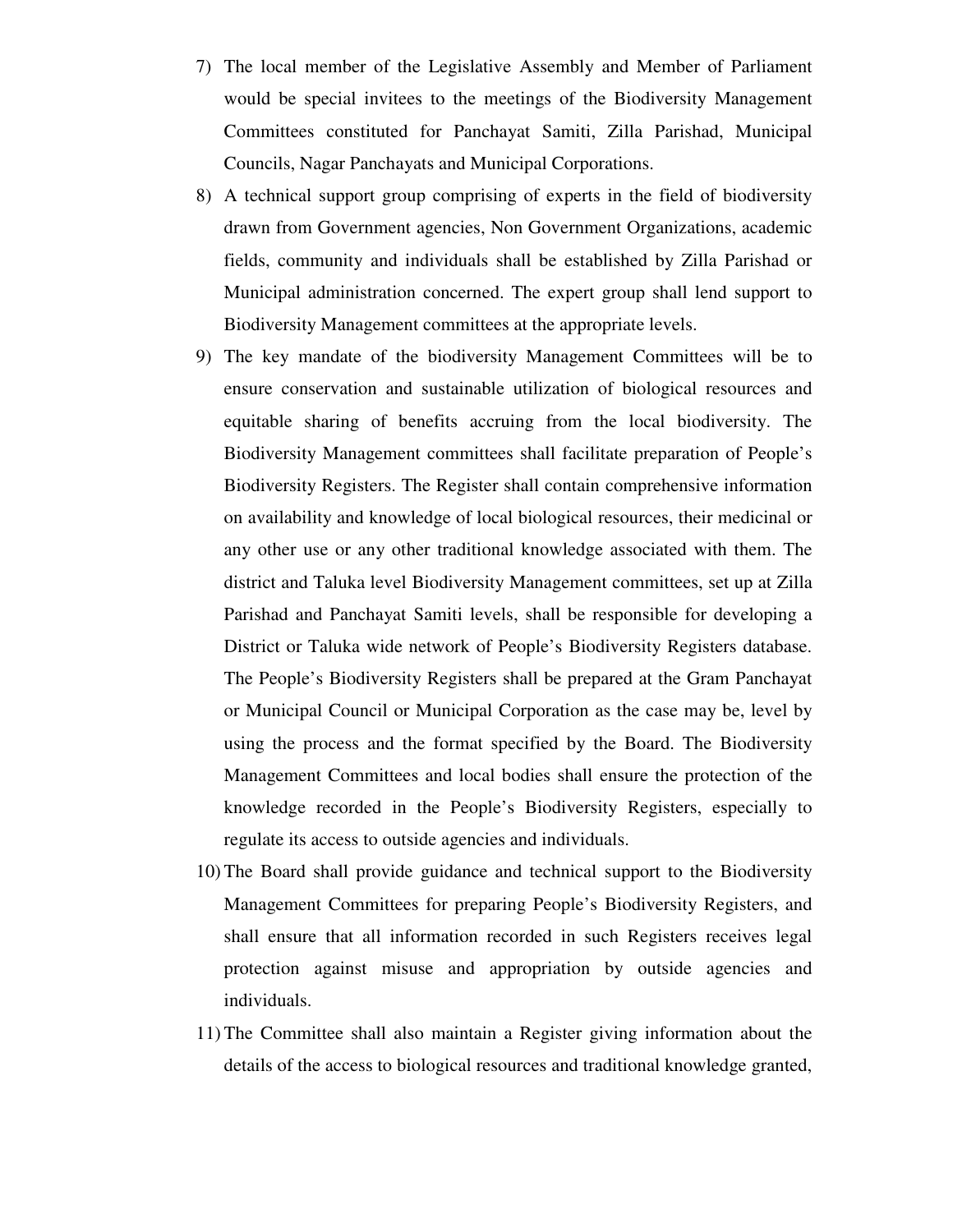details of the collection fee imposed and details of the benefits derived and the mode of their sharing.

- 12) The Biodiversity Management Committee, at Gram Panchayat or Municipal Council, Nagar Panchayat or Municipal Corporation as the case may be, may decide the terms on which it would permit access to biodiversity resources and associated knowledge to different parties for various purposes within their jurisdiction and levy charges by way of collection fees from any person for accessing or collecting any biological resource for commercial purpose from the area falling with in its jurisdiction. The major share of levy charged for the material collected / cultivated from private land should be given to the owner / cultivator of the land / knowledge holder/s and the balance should be deposited in Local Biodiversity Fund of the Biodiversity Management Committee. The levy charged for the material collected / cultivated from the Government land should be totally deposited in Local Biodiversity Fund of Biodiversity Management Committee.
- 13) The Board shall provide guidelines for terms of access and fee collection by the Biodiversity Management Committees.
- 14) The Zilla and Taluka Biodiversity Management Committees shall strive to mainstream Biodiversity conservation concerns in the developmental planning at the local level.
- 15) The Gram Panchayat or Municipal Council, Nagar Panchayat or Municipal Corporation level Biodiversity Management Committees shall prepare a Biodiversity Management Plan using information from People's Biodiversity Register and will be responsible for or participate in its implementation.
- 16) The local bodies shall ensure that the Biodiversity Management Committees are integrated with the functioning of existing local institutions by crossmembership, regular coordination meetings, and other such measures, as determined by the local bodies or as specified by the Board.
- 17) The other functions of the Biodiversity Management Committees are to advice on any matter referred to it by the State Biodiversity Board or Authority for granting approval, to maintain data about the local vaidus and practitioners using the biological resources.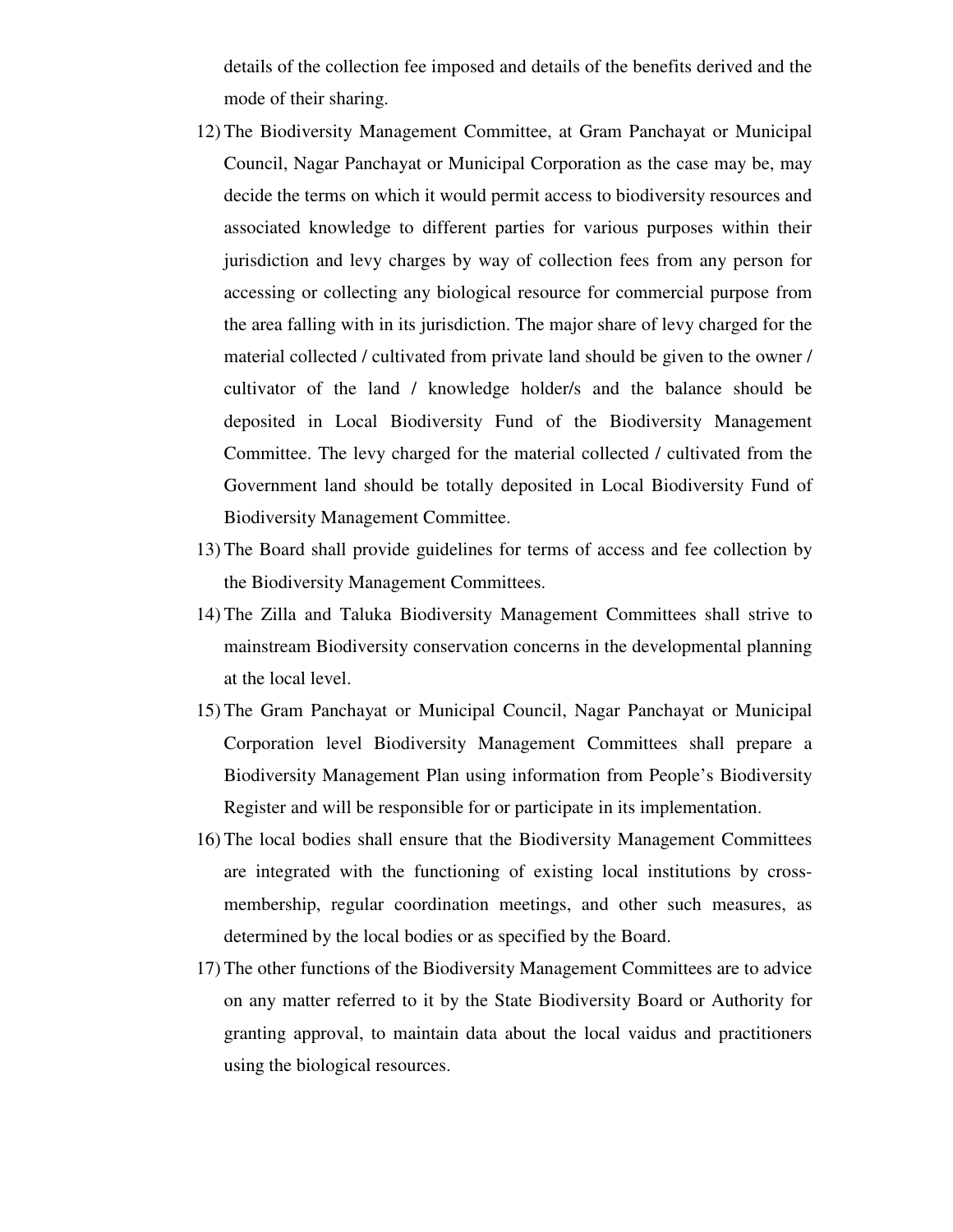### **24. Local Biodiversity Fund**

- 1) A local Biodiversity Fund shall be constituted for each Biodiversity Management Committee. The Board shall provide to the local body any loan or grant received by it from State Government, Central Government or from the Authority for the purpose of the Act. The local body can also access such funds from other sources as it identifies, or as specified by the Board.
- 2) The local Biodiversity Fund shall be operated by the Biodiversity Management Committees. The Board shall lay down the operational guidelines for operation of the fund by the Biodiversity Management Committees, including ways, in which its functioning is transparent and accountable to all members of the relevant local body.
- 3) The fund shall be used for the conservation and promotion of biodiversity in the areas falling within the jurisdiction of the concerned local body and for the benefit of the local community in so far such use is consistent with conservation of biodiversity.
- 4) The account of the local biodiversity fund shall be maintained in such forms at such intervals as may be specified by the Board.
- 5) The Biodiversity Management Committees shall prepare its annual report giving full account of its activities during the previous financial year and submit a copy thereof to the Board and a copy to the general assembly of the local body.

#### **25. Appeals**

- 1) If a dispute arises between the Authority and Board or between one Board and other Board's on account of implementation of any order / direction or on any issue of policy decision, either of the aggrieved parties i.e. Authority or the Board, as the case may be, prefer an appeal under section 50 of the Act, in Form II appended to these rules to the Secretary, Ministry of Environment and Forests Government of India or to the Chairperson, National Biodiversity Authority in the case of dispute between one Board and other Board.
- 2) The memorandum of appeal shall state the facts of the case, the grounds relied upon by the appellant and the relief sought for, for preferring the appeal and shall be accompanied by an authenticated copy of the order, direction or